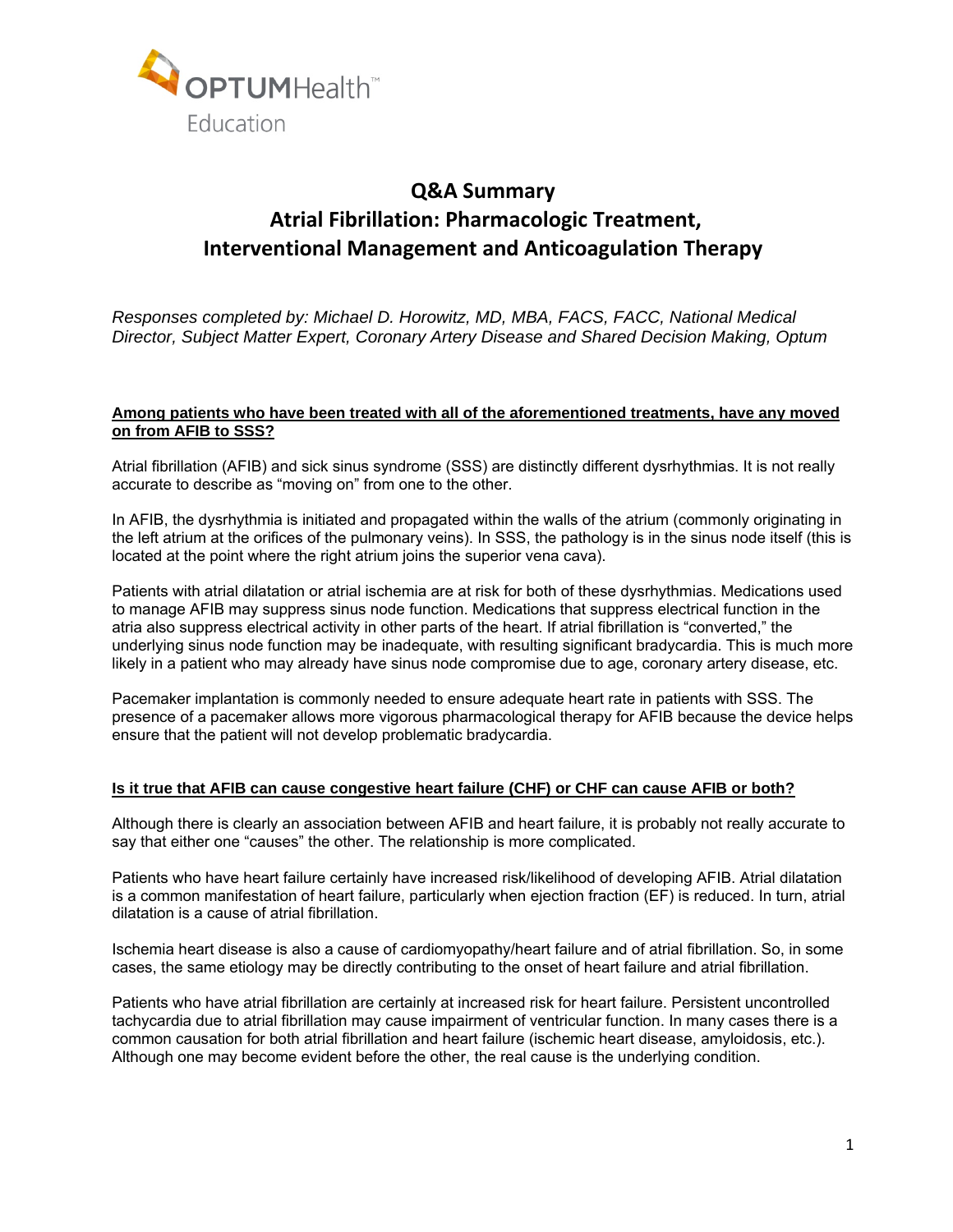# **Is there a maximum number of ablations that can/should be performed?**

Although atrial ablation procedures are very effective in the long-term management of atrial fibrillation, repeat procedures are commonly required.

About half of all patients having an ablation procedure will require a second procedure.

A third ablation procedure may be reasonable in appropriate patients…particularly if they are very symptomatic. Very few patients will need three ablation procedures.

Although there is no definite "limit," further intervention needs to be very thoughtfully considered.

Perhaps a second electrophysiology cardiology opinion is needed.

There may be other treatment options to be considered. There are many choices here, including alternate antiarrhythmic agents, surgical maze procedure or atrioventricular (AV) nodal ablation (which will require pacemaker implantation). Perhaps achieving sinus rhythm is no longer a reasonable goal, particularly in an elderly patient or a patient with significant atrial dilatation.

# **After undergoing a WATCHMANTM procedure, can a patient continue to have atrial fibrillation?**

Yes. The presence of a WATCHMAN Device in the left atrial appendage does not impact cardiac rhythm.

The purpose of a WATCHMAN Procedure (or any form of left atrial appendage closure) is to reduce the risk of thromboembolism arising from the left atrial appendage. The goal here is to reduce the risk of stroke. The device may allow avoidance of long-term anticoagulation therapy in some patients. Clinical trials are still ongoing, and the ultimate role of these devices remains to be demonstrated

The WATCHMAN Device does not have any impact on the underlying cardiac rhythm (atrial fibrillation or otherwise).

Atrial fibrillation must be managed separately using pharmacological, interventional or surgical approaches as described in the presentation.

# **Is Warfarin the only medication to use with someone with antiphospholipid syndrome and atrial fibrillation for blood clot prevention?**

Antiphospholipid syndrome is an autoimmune disorder that results in a hypercoagulable state. (The term thrombophilia may be used to indicate a hypercoagulable state.)

Patients who have antiphospholipid syndrome (or any other hypercoagulable condition) present clinically with recurrent venous and/or arterial thrombosis.

At this time, long-term anticoagulation therapy using Warfarin is generally the recommended treatment.

There are currently clinical trials underway to determine the potential value of Rivaroxaban (Xarelto) and Apixaban (Eliquis) in patients with antiphospholipid syndrome. At this time, the appropriateness of these newer medications in patients with antiphospholipid syndrome has not been demonstrated.

Today, treatment for patients with antiphospholipid syndrome is Warfarin anticoagulation.

Accordingly, if such a patient also had atrial fibrillation (and increased risk of stroke), Warfarin anticoagulation would be recommended.